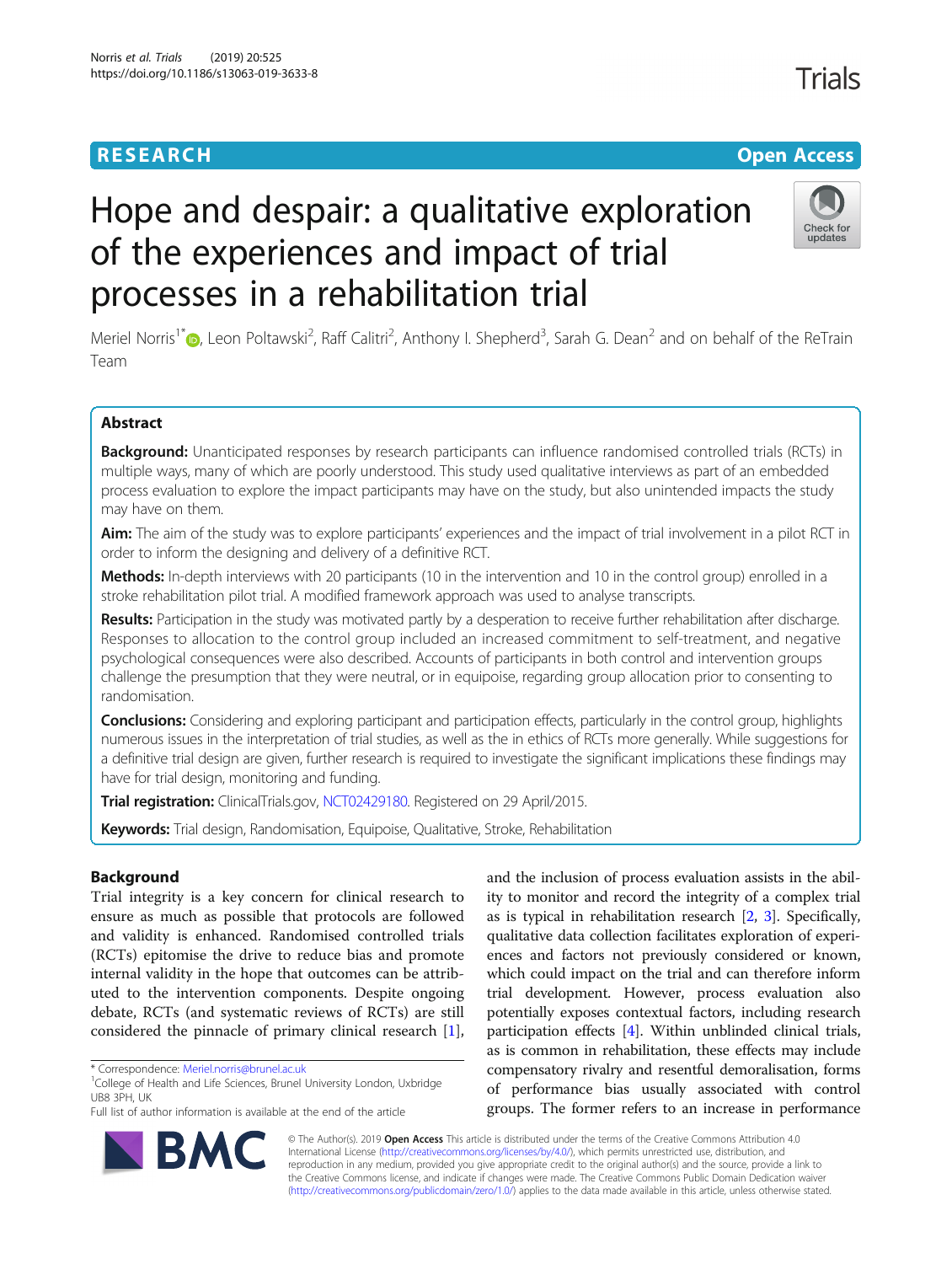in order to compete with the intervention group, the latter a disengagement from performance due to frustration with allocation. Both have been recorded in trials but are considered poorly understood and inconsistent in presentation [\[5](#page-9-0)]. Patient preference to allocation has also been shown to influence trial outcomes, although clarity on the extent of this influence is variable [\[6](#page-9-0), [7\]](#page-9-0).

Reasons for choosing to participate have also been explored, with the suggestion that those volunteers less driven by altruism may demonstrate stronger personal influences on the study, for example, by compensatory rivalry [\[4](#page-9-0)]. Other concerns include misunderstanding of the trial processes, which can result in "therapeutic misconception" where the research process is conflated with therapeutic intentions [[8\]](#page-9-0). Such individual interpretations of formal research processes and documentation may result in behaviour change, but also fundamentally challenge concepts of informed consent and the ethical positioning of clinical trials [[9\]](#page-9-0). The World Medical Association [[10](#page-9-0)] through the Declaration of Helsinki requires that consent be based on appropriate information regarding potential risks and benefits or participation, and this would include the impact of trial processes such as allocation. Some researchers have further suggested that potential participants must also accept the process of randomisation and do so from a position of equipoise  $[11]$  $[11]$ . The latter point refers to an informed acceptance and lack of preference for allocation to the intervention or control group  $[12]$  $[12]$  $[12]$ . Indeed, Wade et al.  $([13]:2025)$  $([13]:2025)$  $([13]:2025)$ suggests that "randomisation is only ethical where evidence of equipoise emerges". However, research suggests that such informed equipoise is often lacking in participants and the recruiting researchers [\[14](#page-9-0)–[17\]](#page-10-0).

McCambridge et al. [[5\]](#page-9-0) suggest that the there is a need for more empirical work in order to elaborate the details of research participation effects, and this paper is a response to that call. Its aim is to explore the experience and impact of involvement in a pilot RCT with a focus on trial processes (e.g. recruitment, randomisation and communication) rather than the intervention itself. Specific objectives are to explore the reasons for participation and the perceived impact of allocation on the individual, with a view to informing the design and delivery of a definitive RCT.

# Method

This qualitative study was embedded within an external pilot RCT with parallel process evaluation [[18,](#page-10-0) [19\]](#page-10-0). An external pilot RCT is not embedded in a full RCT (unlike an internal RCT) and aims to test the main components in preparation for a full RCT. The trial assessed the feasibility and acceptability of a 12-week functional training programme for community-dwelling adults with stroke. All participants had been discharged from National Health Service (NHS) physical rehabilitation programmes prior to starting the trial. Group allocation was randomised using a computer-generated algorithm, which considered time since stroke and functional disability [[19](#page-10-0)]. The control group within the trial received treatment as usual and an advice booklet about exercise after stroke [\[20\]](#page-10-0). Treatment as usual varied between individuals and while we requested that they did not participate in formal physical rehabilitation, we did not prevent them from doing so. Whether they did participate in other treatments was not formally assessed. The intervention group received twice weekly group training on functional rehabilitation, including task-related practice, targeted strength training and adaptations to tasks such as getting on and off the floor. These were based on the action for rehabilitation from neurological injury (ARNI) principles [\[21\]](#page-10-0) and delivered by ARNI-trained fitness professionals. This was complemented with additional targeted homework and goal setting to enhance self-management. The main outcomes focused on feasibility, fidelity and acceptability. Functional outcomes included a suite of measures primarily Rivermead Mobility Index, Timed Up and Go, modified Patient-Specific Functional Scale and objective physical activity monitoring through wrist-worn accelerometers, supplemented with a diary. A range of other secondary outcomes were also included [[19](#page-10-0)]. The process evaluation was designed to examine fidelity to the defined programme in addition to feasibility and acceptability as recommended for complex rehabilitation interventions [[3\]](#page-9-0). As part of the process evaluation a purposive sample of participants in both the intervention group and the control group were interviewed at the end of the intervention period of the trial (approximately 6–7 months post randomisation) in order to ascertain their experiences of the trial in general, including the trial processes. The data in this paper are drawn from these interviews, which explored both specific experiences of trial involvement and perceived response to the intervention (considered in detail a separate paper [[22](#page-10-0)]).

A qualitative approach to this aspect of the process evaluation was taken because of the necessary focus on the participants' experience [[23](#page-10-0)]. Methodologically the study drew on constructionist and phenomenological traditions in order to represent the influence of the context of the training group structure while remaining focused on the experiences of the individuals themselves (see [\[22](#page-10-0)] for further details). A sampling frame was created based on characteristics potentially influencing process and outcome, including gender (male/female), age (younger,  $\leq 60$  years/older, 61+ years), cohort (1a, 2 or 3), level of disability post stroke (as measured by the modified Rankin Scale (MRS) 0–2, mild/3–4, moderate), self-reported exercise proclivities pre stroke (exerciser/ non-exerciser), time since stroke (more or less than 12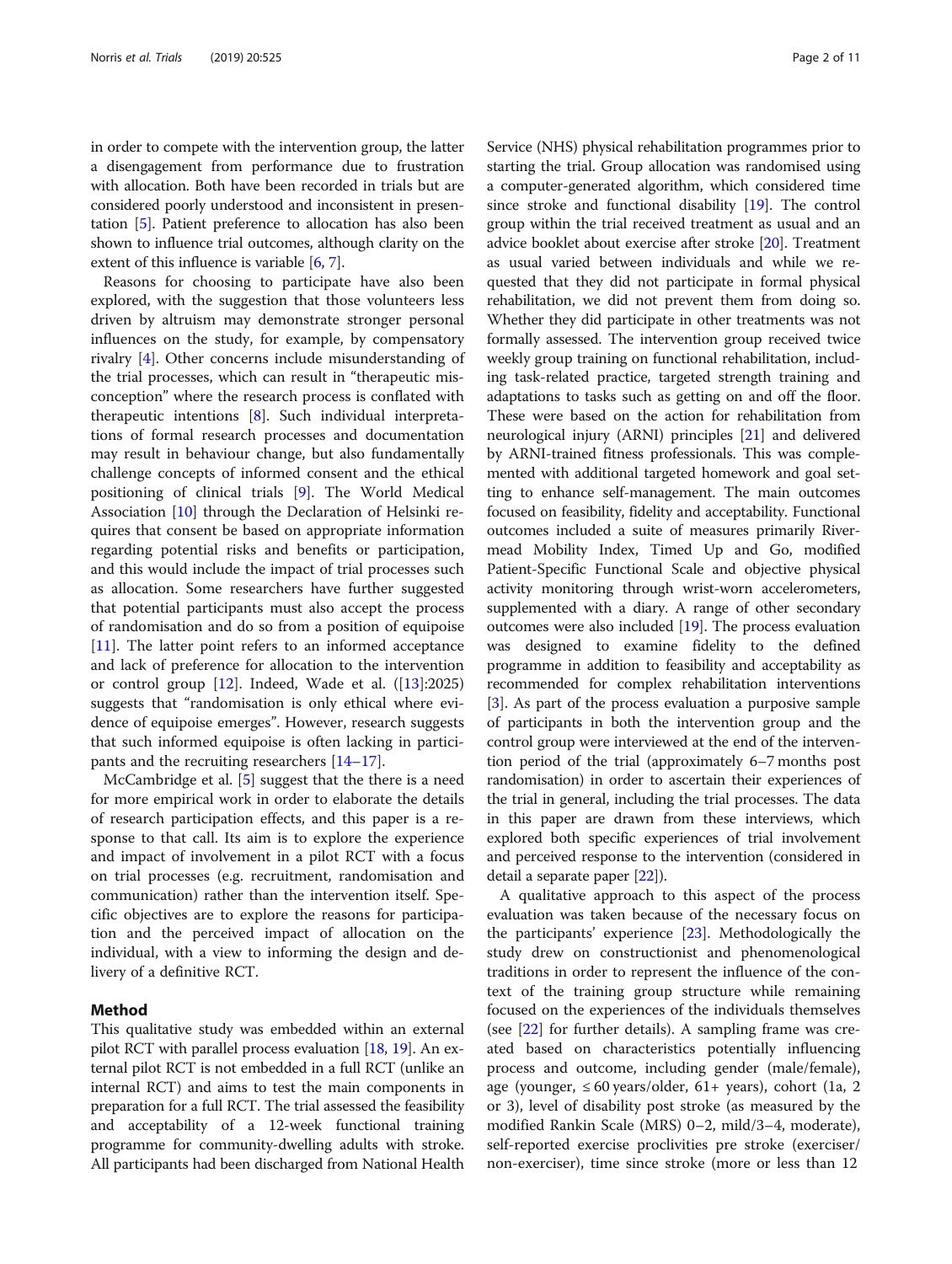months) and, for the intervention group, participation level in training (high or low based on attendance). The pilot trial had 45 participants randomised between the intervention and control groups, and 10 in each group were invited and subsequently consented to interview. This number was selected as it met the needs of the sampling frame (i.e. all criteria were represented), was feasible and avoided unnecessary participant burden.

The trial ran in four cohorts relating to different locations and recruitment periods. All individuals who at the point of consent to the main trial had agreed to be contacted to consider taking part in an interview were entered in the sampling frame (43 participants). Ten participants each from the control and intervention groups were purposefully sampled, ensuring that all sampling criteria were met. The trial manager (RC) contacted potential interviewees and invited them to interview. On agreeing to participate, contact details were passed onto the interviewer (LP), who arranged the visit.

Semi-structured one-to-one interviews were conducted in the location of participants' choice (their home for all) by an experienced qualitative researcher. The researcher was associated with the trial and therefore had knowledge of both the trial and intervention but was not involved with recruitment, intervention delivery or assessment. The interviews followed topic guides, which had been previously developed through reference to the literature and discussions within the research team including representation from stroke survivors. This paper specifically focuses on questions that related to study involvement rather than experience of the intervention itself (see Table 1 for example questions).

All interviews were audio-recorded and transcribed verbatim. The transcripts were analysed by an experienced qualitative researcher (MN) who was aware of the content of the intervention but not involved in its delivery or assessment. A framework analysis [[24\]](#page-10-0) was undertaken to explore the data using both the deductive and inductive approaches. Deductive codes were applied to aspects that were specifically asked about in the topic guide, e.g. acceptability of communication with the research team; however, the majority of codes and all themes were inductive. This involved several phases as illustrated in Fig. [1.](#page-3-0)

Table 1 Indicative interview questions

| Example question |  |  |
|------------------|--|--|
|------------------|--|--|

Why did you volunteer to take part in this study?

Did you have any concerns or fears about taking part?

Additional negative case analysis, in which reference to views opposed to emerging themes are specifically considered, was undertaken between the labelling and charting phases. The initial analysis was completed independently for each group of participants (intervention and control) but combined at the labelling phase for aspects relating to trial involvement. All data collection and analysis were completed blind to the results of the study itself, with additional information about the quantitative results of the study added later.

Discussions were held with the other members of the trial team (SD/RC/LP) during analysis and writing. These discussions were not deemed to be a validation process, but rather an opportunity for critical reflection on the depth of the analysis and appropriateness of interpretations drawn [[25](#page-10-0)].

Ethical review was conducted and approved by NRES Committee South West – Cornwall & Plymouth (REC ref. 15/SW/04) and participants were given further information and provided further written consent for the interview phase of the study.

#### Results

Characteristics of the interviewees are given in Table [2](#page-3-0). These include 10 participants from the intervention group (6 male, mean 44 months since stroke - range 2–120 months, MRS 2–3, mean age 72 years - range 56–91 years) and 10 from the control group (6 male, mean 65 months since stroke - range 5–204 months since stroke, MRS 1–3, mean age 72 years - range 48–89 years). This is representative of the participants in general and of a chronic community-dwelling population of stroke survivors, and met all our sampling frame criteria. The interviews lasted on average 42 min (range 12–78 min).

This section presents the two main themes derived from the data: the subsection "An offer too good to refuse" explores the reasons participants gave for volunteering for the study. The combined drivers of gratitude, desperation, and acceptance of professional guidance highlight particular ethical concerns. The subsection "The nature of control" examines the responses to group allocation and how participants experienced participation in the research processes. Here, primacy is given to the experience of control-group allocation, due to the strength and diversity of their responses and scarcity of literature in this area. In line with the qualitative approach, interpretation of the participants' words is presented alongside the quotations. In the presentation of the themes, study ID is used for supporting quotations with basic demographic descriptors (gender\_ age), group allocation and transcript line number.

#### An offer to good to refuse

Participants expressed multiple motivations for their involvement in their study, resulting in two sub-themes;

What did you think was involved in the programme before you took part?

What did you think about the fact that you could have been put into either the group receiving supervised training or the group that received an exercise leaflet?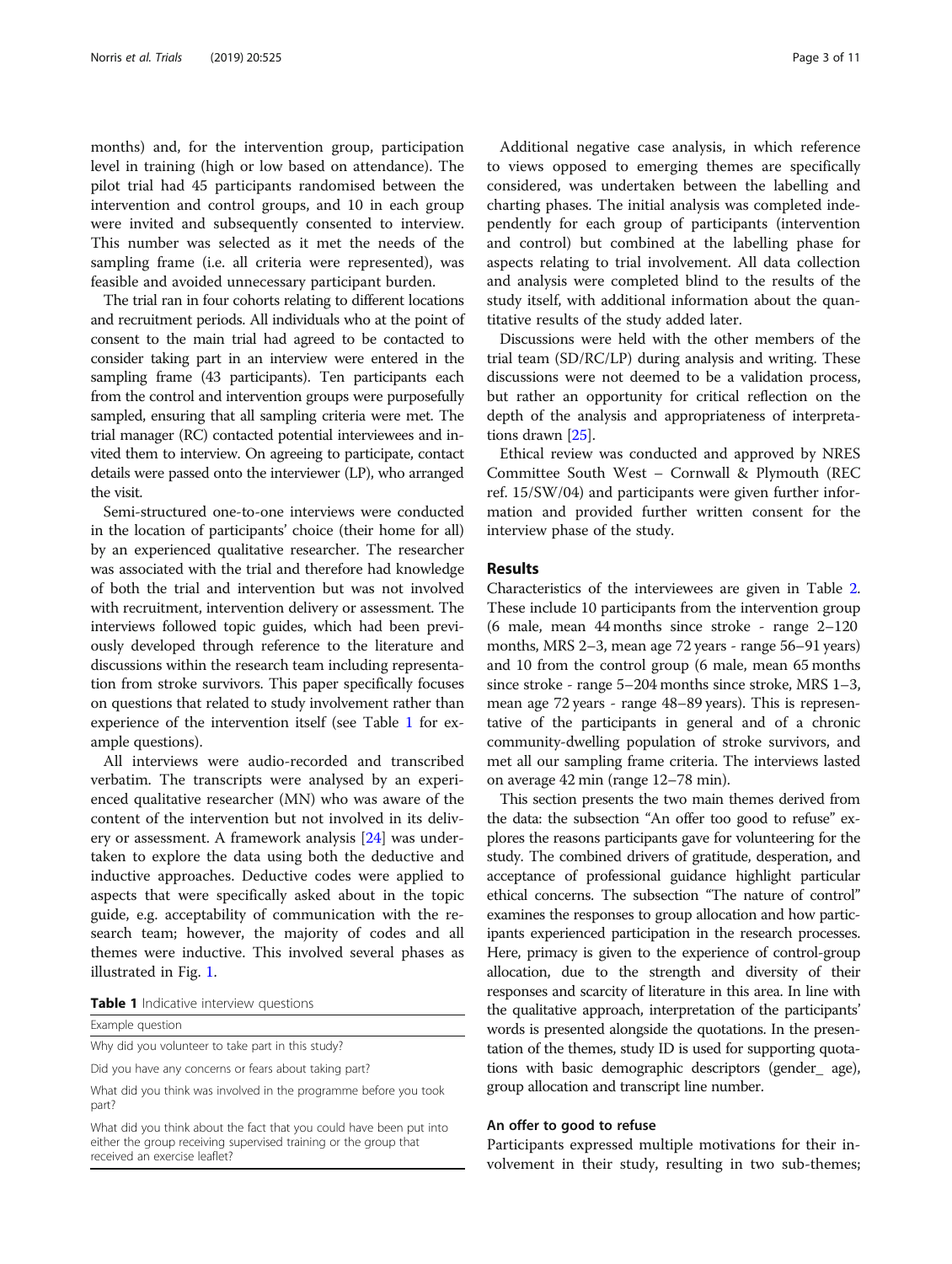<span id="page-3-0"></span>

#### Table 2 Participant characteristics

| Trial arm       | Participant<br>number |                | Cohort Time since stroke<br>(months) | $MRS^*$        |    |   | Age Sex Programme attendance<br>categorisation | Pre stroke exercise<br>tendencies** |
|-----------------|-----------------------|----------------|--------------------------------------|----------------|----|---|------------------------------------------------|-------------------------------------|
| Control         | $\overline{2}$        | 1a             | 36                                   | $\overline{2}$ | 77 | F | n/a                                            | Exerciser                           |
| Control         | 3                     | 1a             | 40                                   | 3              | 81 | M | n/a                                            | Non-exerciser                       |
| Control         | 7                     | 1a             | 5                                    | 3              | 73 | M | n/a                                            | Exerciser                           |
| Control         | 8                     | 2              | 54                                   | 2              | 64 | M | n/a                                            | Exerciser                           |
| Control         | 12                    | 2              | 11                                   | 3              | 89 | M | n/a                                            | Non-exerciser                       |
| Control         | 14                    | 2              | 53                                   | 3              | 48 | M | n/a                                            | Non-Exerciser                       |
| Control         | 19                    | 2              | 30                                   | $\overline{2}$ | 63 | F | n/a                                            | Non-exerciser                       |
| Control         | 35                    | 3              | 204                                  | $\overline{2}$ | 82 | F | n/a                                            | Exerciser                           |
| Control         | 39                    | 3              | 96                                   | $\overline{2}$ | 70 | F | n/a                                            | Non-exerciser                       |
| Control         | 41                    | 3              | 120                                  | $\mathbf{1}$   | 74 | M | n/a                                            | Non-exerciser                       |
| Intervention 4  |                       | 1a             | 36                                   | 3              | 64 | M | High                                           | Non-exerciser                       |
| Intervention 5  |                       | 2              | 4                                    | 3              | 73 | M | Low                                            | Non-exerciser                       |
| Intervention 6  |                       | 1a             | 42                                   | 3              | 91 | M | High                                           | Non-exerciser                       |
| Intervention 9  |                       | $\overline{2}$ | 18                                   | 3              | 56 | F | High                                           | Exerciser                           |
| Intervention 16 |                       | 1a             | $\overline{2}$                       | 3              | 89 | M | High                                           | Non-exerciser                       |
| Intervention 22 |                       | 2              | 120                                  | 2              | 77 | M | Low                                            | Exerciser                           |
| Intervention 25 |                       | 2              | 33                                   | 3              | 80 | F | High                                           | Non-exerciser                       |
| Intervention 30 |                       | 2              | 13                                   | 2              | 59 | M | High                                           | Exerciser                           |
| Intervention 32 |                       | 3              | 84                                   | 2              | 67 | F | Low                                            | Non-exerciser                       |
| intervention 43 |                       | 3              | 90                                   | 2              | 68 | F | Low                                            | Exerciser                           |

\*MRS = Modified Ranking Scale (measuring level of disability - higher value indicates greater disability)

\*\*Attendance categorisation: the amount of intervention received and engaged with by the participant, dichotomised into high (>60% attendance) versus low (<60% attendance)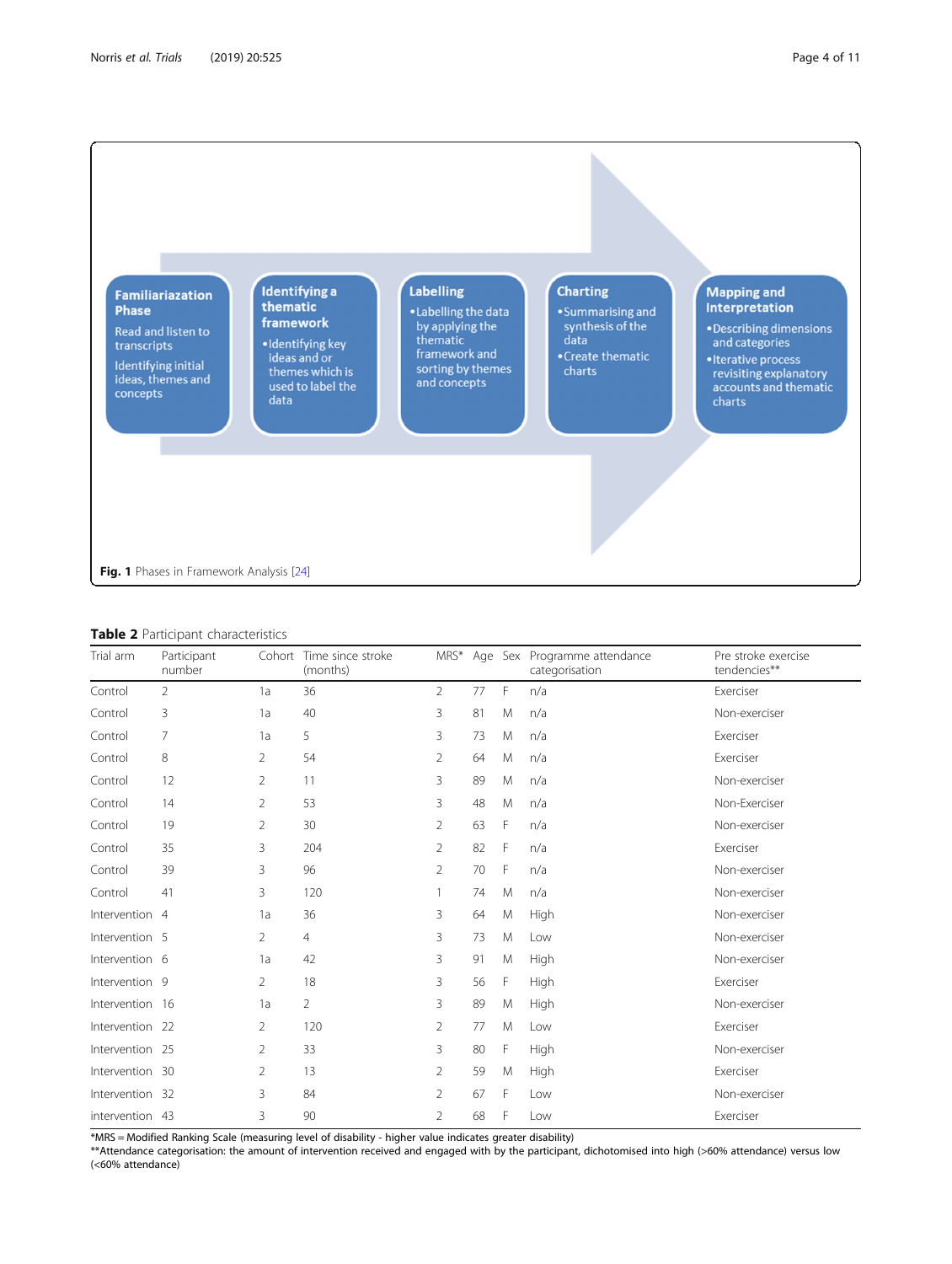Doing it because of others, and "I would have done anything". Combined, they suggest influences that challenge concepts of equipoise in decision-making when volunteering to take part in a RCT.

#### Doing it because of others

It was evident in the transcripts that a number of the participants joined the study due to past or ongoing experiences and advice. For example, one was motivated by the recommendation of their general practitioner (GP) with whom they had a long and trusted relationship:

I had a letter from the GP … so she said 'I wonder if you would like to, you know go for it?' … I thought 'right well she sent me the letter so she must think well there could be some good to come out of it. (32,F/82 CG:205–209, 262).

Another suggested that the fact the study was funded by the Stroke Association gave it a credibility that they were willing to trust. A more general influence was previous care they had received in their stroke journey, as participant 6 describes:

I wanted to say thank you for all the help I had been given … everybody has been so kind and helpful (6:M/ 91 IG:47, 78).

The participant continues with a description of the lack of expectation he had for his own personal benefit, describing participation as an act of giving and contribution. In this case the gratitude was directed primarily at the individuals who had introduced him to the study and not his formal NHS care.

While past kindnesses were referred to as a key motivation, future projections were also inferred. Participants demonstrated an understanding that the research endeavour was an investment in future therapeutic benefits, mainly for other people. Being part of the process of developing a better future for other stroke survivors was an important element in their decision-making and something they found rewarding:

I think that I wanted to help, because I had the stroke and I wanted to be part of the team that could help. It was a new thing that they were starting, a new study and I am a bit … I thought that if I can help in these situations, you know I am willing and I am up for it. (30: M/59 IG:124–127).

I felt it would only benefit other people … having done research for the medical school in the hope, helping other people ... And I thought well if it helped other people with stroke then I would go for it (7: M/73 CG:283–289).

This reference to research and benefit to others rather than yourself was only directly expressed by those in the control group (participants 3, 7, 30, 35, 39). This may suggest that its emphasis is heightened retrospectively in the absence of their own individual therapeutic benefit.

A third aspect of this sub-theme was the process of participation selection itself. One participant described how being selected and clearing the screening process demonstrated that they had been "chosen". As such that selection endowed a gratitude that they intended to honour through participation in the study:

I had a clear mind. I thought 'right go for it, whatever they, I have been offered'. I am very grateful and that I have been chosen to take part. (43: F/68 IG 151–152).

This last aspect was unsurprisingly from a participant in the intervention group. The potential implications of not "being chosen" are discussed later.

#### "I would have done anything"

In contrast to the altruistic position described above was one that was firmly situated around personal drivers and the expectation that inclusion would impact positively on their life. This was the most common reason for participation, although most strongly articulated by participants in the intervention group:

I just want to do anything. Anything to get better; to better myself … if someone came along tomorrow and said there's a new exercise on the moon, I would be the first one there. (4: M/64 IG:91–93).

Because I would have done anything … to be able to get back to a bit of normal life again you know. Because this is not my life sitting like this no way. (25: F/80 IG:229–231).

Within these narratives was a strong sense of desperation for help, a willingness to try anything. While participant 25 (F/80 IG) suggests that this motivation/ desperation is driven by a desire to change a current status that they consider incompatible with their description of life, others looked to external factors. For example, participant 30 (M/59 IG) discussed a conversation he had with other participants, which reflected on their previous rehabilitation care:

When I left the physio, I thought is that it now … no further to continue and actually it was one of the main points that many people brought up. One of the guys said 'it's as if we are now on the scrap heap, that's the end of it' (30: M/59 IG:191–198).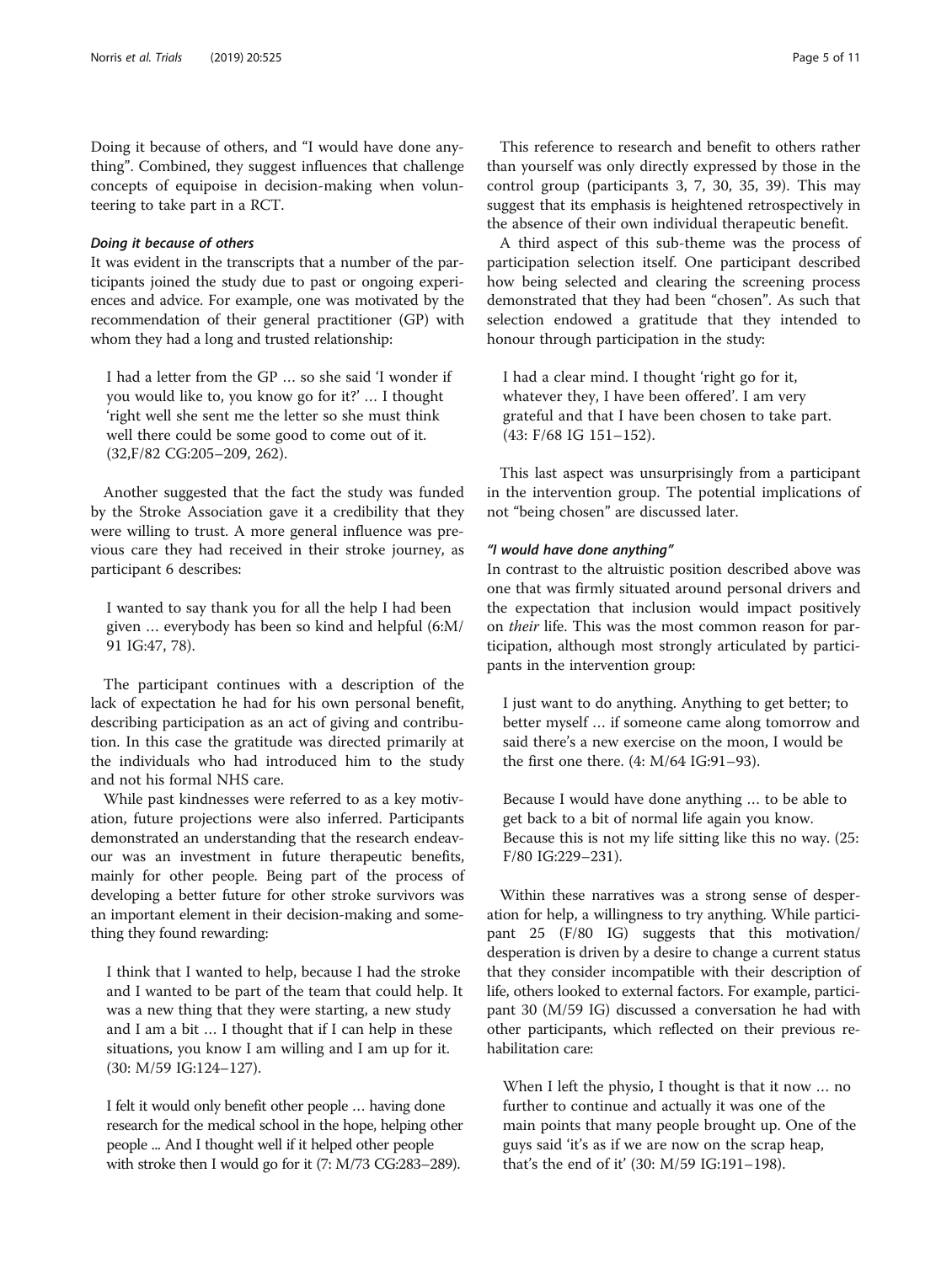It would appear from these narratives as if the combination of dissatisfaction with their current status and the sense that they had been neglected or deserted by their formal rehabilitation guides left the participants desperately searching for other opportunities.

Linked with this was the expressed view that some improvement was expected as a result of inclusion in the study. For most this was a vague expectation that it might "make a difference" (19: F/63 CG:270) or "I thought it may help me" (25: F/80 IG:229). For others, more specific expectations were expressed. For example, participant 41 (M/ 74 CG) said he did not think the exercises he was currently doing were appropriate or the most beneficial and he hoped that this intervention might give him the "right sort of exercises". Participant 6 (M/91 IG) in contrast was persuaded that the cardiovascular benefits were an important factor and were key to his decision to participate.

Overall this theme suggests complex and various influences on the motivation to participate in the study. Differences between the control and intervention group are noted, particularly in relation to doing it because of others or expected personal gain, respectively.

#### The nature of control

This theme explores the participants' responses to their allocation and their experiences of the trial processes. It is perhaps unsurprising that the narratives from the control group contained a richer engagement with this line of enquiry, and offer an array of important insights into the experience of being the "ones who lost out" and critically the impact of that perceived "de-selection" on the behaviour of individuals. This section presents two sub-themes in the subsections "Acceptance but potentially cast adrift", through which the necessity of research, personal circumstance and contact in the research are explored, and "Determination to change", where the allocation process itself becomes an active part of an intervention.

#### Acceptance but potentially cast adrift

Allocation was met with positivity in the intervention group. Participants wanted to "open their eyes to something new" (4: M/64 IG:1193) and "be chosen to do the proper thing" (6: M/91 IG:905), and this gave them the opportunity to achieve that:

Well I was a bit worried I wasn't going to get into it you know. I thought I was you know, I'm going to miss out … but I didn't so I got the right one (5: M/ 73 IG:814–817).

All indicated that allocation to the control group would have disappointed them, with four participants (4, 5,22,43) suggesting they may have dropped out of the trial as there would be little personal advantage with continuing. For six of the participants in the control group, their allocation was not a significant concern. They had understood the control trial process and the requirement for some people to end up not having the intervention. Participant 35 describes the acceptance of this allocation clearly:

I accepted that you can't really do something like this without actually having a control group can you? ... I was interested in what I could get out of it, but it didn't bother me terribly that I didn't get in. (35:F/82 CG:312–321).

Not all of the participants were as clear about the role and need of the control group, but nevertheless they accepted their allocation. In some cases, such as participants 12 and 35, they were somewhat relieved as they either perceived exercise to not really be their thing or were concerned by the burden of the twice weekly class obligation. Such narratives hint at the possibility that allocation to the intervention group may have resulted in unwilling participants or poor attendance.

In contrast, four participants described quite a negative reaction to being in the control group and indeed one dropped out of the study, citing unhappiness in their allocation as the reason. Perhaps unsurprisingly, disappointment was the most commonly expressed emotion.

"Yeah, I was disappointed … I should think everybody was, wasn't they?" (19: F/63 CG:439–443).

I appreciated that it was a fifty/fifty chance of help and I felt very guilty that I didn't sort of get myself together to explore. But I did feel quite disappointed to be honest. (2:F/77 CG:165–167).

This quote from participant 2 hints at the implication of that disappointment. Her reference to guilt suggests a self-expectation that when she was recruited into the control group this should have prompted her to explore other opportunities for rehabilitation, an expectation she was unable to enact. This participant had a history of depression and her narrative continues to suggest that the fact that she was unable to change her physical condition contributed to a recent self-reported deterioration in her mental health and restarting of associated medication.

While not referring to depression, participant 19 describes a sense of being a little invisible as illustrated in this passage, which followed a discussion about whether the control group should be given more exercises to do.

Well it might have made me feel like I wasn't just cast adrift … I think especially probably for the people in the control group because they're not going out to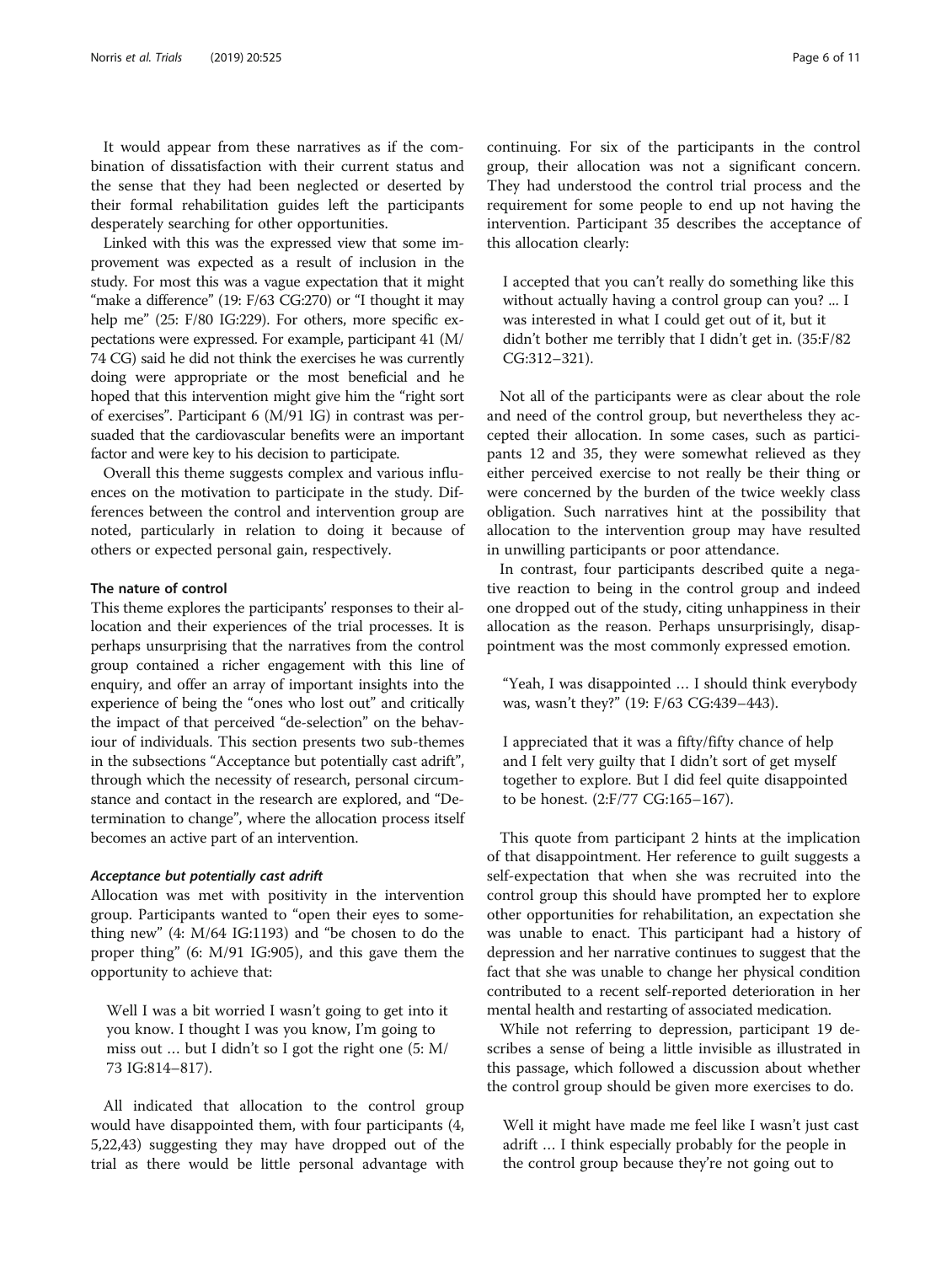classes and doing anything. To make them feel like they're contribution is worth having. And that you're not just abandoned (19: F/63 CG:993–1007).

This sense of abandonment and being "cast-adrift" is noted despite the fact that all participants commented that they were satisfied with the communication with the research team over the research period.

It is perhaps relevant to note that many of the control group commented on the practical irrelevance of the usual-care booklet that they were given. With the exception of participant 3, all were aware of the booklet in some form or other and most remembered reading it. However, the vast majority agreed that if they remembered the content at all, it was too generalised, covered ground they already knew and therefore did not impact on their activities.

I thought it would be more specific to stroke. I think I thought it would tell me something I didn't already know maybe or just set me certain tasks that I could tick off. (2: F/77 CG:177–179).

Interviewer (Int): Do you remember getting that leaflet?

Participant (Part): Vaguely yes.

Int: Did you look at it?

Part: I must have done.

Int: Did it make any difference receiving that or reading it?

Part: Hmmm, I don't think so. (12: M/89 CG: 524– 534).

In contrast to this generally perceived lack of impact of the leaflet, a few participants did like it. Three participants (41, 14 and 8) all commented positively on the content in a general fashion. However, only one indicated that reading the leaflet made any difference to their actual activity.

The leaflet was given as part of usual care and was not designed to change behaviour particularly. As a result, the fact that it does not appear to have done so is not a major concern. However, its presence but lack of utility does have the potential to create frustration if expectations are inadvertently raised in this group of individuals who are desperate for their current condition to change.

# Determination to change

This final sub-theme focuses on the actions taken by some participants in apparent response to their allocation to the control group. Despite the general disappointment of allocation to the control, most participants accepted their position and reported continuing activities as normal. However, for 4 of the 10 interviewees, allocation to the control group was a prompt for action. The nature of that prompt differed between participants. For participant 3, inclusion in the study became an indication that they were no longer invisible in a world that seemed not to notice her condition. As a result, this changed her response to her current situation.

It is nice to know that somebody cares … and it [the study] made a difference. Oh yes of course it did yeah … it gives you a little bit of hope. A bit of encouragement … I am determined to keep going (3: M/81 CG 298–327).

She goes on to discuss her commitment to the gym and also regularly completing exercises she had previously been given from the hospital. This sense of keeping going and action despite allocation to control was shared by participant 8. Participants 7 and 14, however, had a more active response to their allocation. Participant 7 immediately joined a gym and reported increasing their activity levels, and participant 14 and their carer were quite robust in their response.

Well bugger them; we are going to prove them that you don't need expensive trainers … I would describe myself as slightly bloody minded and stubborn and if it doesn't go my way you know I will do what I can to prove everyone wrong. (14 carer:1158–9/ 1181–1186).

It was like blooming heck, all this for … Hold on. Alright, come on we'll go and get that done. (14: M/ 48 CG:1192–1193).

They set goals and described an active regime of specific exercises and more general physical activity in order to create their own rehabilitation programme. They later described some of the benefits both in movement and everyday life that they had perceived as a response.

Such narratives are essential to capture as they challenge the idea that the control group simply continue with usual care, and in this specific case, the narrative gives support to concepts of compensatory behaviour change. If the involvement in the study itself creates an environment of intervention, then the gap between control and intervention group is at best blurred and narrowed at worst, potentially undermining the purpose of a controlled trial.

# **Discussion**

This study aimed to explore the experience and the potential impact of participation in a stroke rehabilitation trial. In relation to the specific objectives, the reasons for participation were found to be complex, and in some cases influenced the individual's trial experience. Group allocation was viewed in different ways by participants, but allocation to the control group may have negatively impacted some individuals, and may also have undermined control group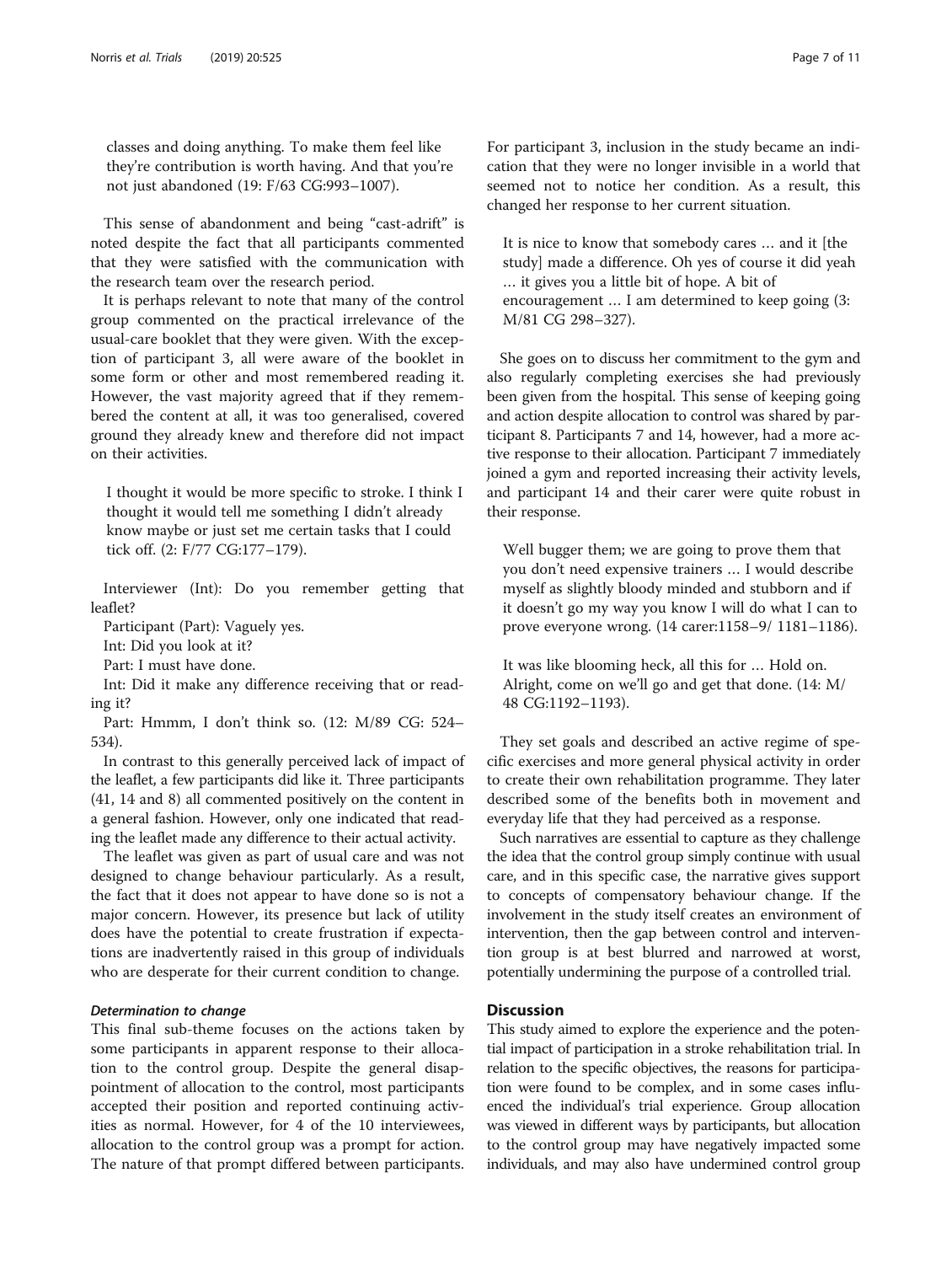fidelity in the study. More specific discussion and comparison with the literature is given below illuminating the participant effects in the trial. This is followed by recommendations, based on our findings to help inform the design and delivery of a definitive RCT.

The first issue raised through these interviews is the complexity of ethics within consent for this trial. While altruism was expressed as a motivator, which is consistent with other studies [[26](#page-10-0), [27](#page-10-0)] and was prominent in the narratives of the control group [\[16\]](#page-9-0), it was not the only reason cited for participation. Expectations of direct personal benefit of inclusion coincided with apparent endorsement from key stakeholders, in this case the research funder and the clinicians who were involved in potential participant identification. This combination may lead to assumptions of therapeutic benefit of participation, which aligns with concerns of therapeutic misconception [\[8\]](#page-9-0) and this has been discussed in other studies [\[5,](#page-9-0) [27\]](#page-10-0). These influences are important to consider as they demonstrate the potential power of these stakeholders regarding the project and the projection that they are also endorsing its content. It reemphasises the importance of these figures being mindful of their role as gate-keepers and guides in the decisions potential participants may take. However, removing this endorsement could undermine recruitment rates and it may rather be for researchers, who are obtaining the consent, to be more vigilant in ensuring participant equipoise at the time of recruitment.

The apparent focus on the positive potential for participation links rather uncomfortably with the expressed desire or desperation for improvement. It is beholden on researchers to ensure that participants have considered the personal implications of taking part in the study in a balanced and informed fashion before consenting, although their capacity and desire to do so has been questioned for some time [[8,](#page-9-0) [13](#page-9-0)]. However, it is less clear how this can be appropriately negotiated and ensured when potential participants are willing to try anything, particularly anything apparently endorsed by trusted sources. Furthermore, evidence suggests that participants do not fully engage with participation information sheets [\[16,](#page-9-0) [28](#page-10-0)], which implies the need for an even stronger emphasis on the ethical imperative for the recruiting researcher to establish equipoise in their personal interactions with potential participants [\[14,](#page-9-0) [29\]](#page-10-0).

Ethically, participants in a trial such as this are described as vulnerable, but the nature of that vulnerability is rarely articulated in detail. These narratives suggest that an individual's very desire/desperation to participate in a trial may render them vulnerable to suggestion, which in turn disrupts the equipoise deemed essential for ethical consent-gaining and hence for effective randomisation [[10](#page-9-0)]. Such imbalances in decision-making parallel those seen in treatment decision-making in general healthcare

[[30](#page-10-0), [31\]](#page-10-0) and other clinical trials [[16](#page-9-0), [17\]](#page-10-0), and create an ethical challenge for trial managers and recruitment personnel worthy of further enquiry.

A further ethical concern raised in these interviews was the potential implication of perceived rejection [[16\]](#page-9-0). The narratives from the control group indicated a sense of being forgotten, or set aside as the "unchosen" despite their regular contact with the research team. It is particularly relevant that these narratives of abandonment mirror those of stroke survivors when describing their experience of rehabilitation more generally, creating a double loss [[32](#page-10-0), [33](#page-10-0)]. From an ethical perspective the most concerning was the potential implications for the mental health of participants, particularly pertinent given the high rates of depression in people post stroke [\[34](#page-10-0)]. Therapeutic expectations, heightened through recruitment but later thwarted through allocation to the control group, may exacerbate feelings of abandonment and hopelessness already experienced by some stroke survivors when their rehabilitation ends. It is possible to hypothesise that this impact was exacerbated by the use of a non-active control and other studies have reported participants feeling "swindled" when allocated to the control group [\[35\]](#page-10-0). However, studies using active controls have also illustrated concerns with treatment preference and acceptance of equipoise in the randomisation process [[29\]](#page-10-0).

All clinical trials have processes in place to record adverse events during the course of a trial. These accounts highlight the importance of monitoring, recording and (if appropriate) acting on psychological as well as physical events that may occur during a trial [\[16\]](#page-9-0). They also challenge researchers to consider inclusion and exclusion criteria of trials as well as the nature of risks identified during participant screening and the pre-consent process. While resentful demoralisation has been considered as a potential consequence of the randomisation process, detailed links between this and legitimate concerns that demoralisation may have significant mental health implications require further consideration. Furthermore, to date it is unknown to what level the risk of such mental health concerns is highlighted in participant information for physical rehabilitation trials, and such a review would be worthwhile. Indeed, this finding suggests that explicit reference to the potential psychological impact of being allocated to an inactive control could add to the risks identified in the participation information sheet. It might also be explored during the consenting process. Such measures may reduce recruitment and would therefore require sensitive application and a balance in judgement regarding how much this risk is raised with potential recruits. However, concerns with recruitment targets should not outweigh the transparency required for meeting the principles of informed consent.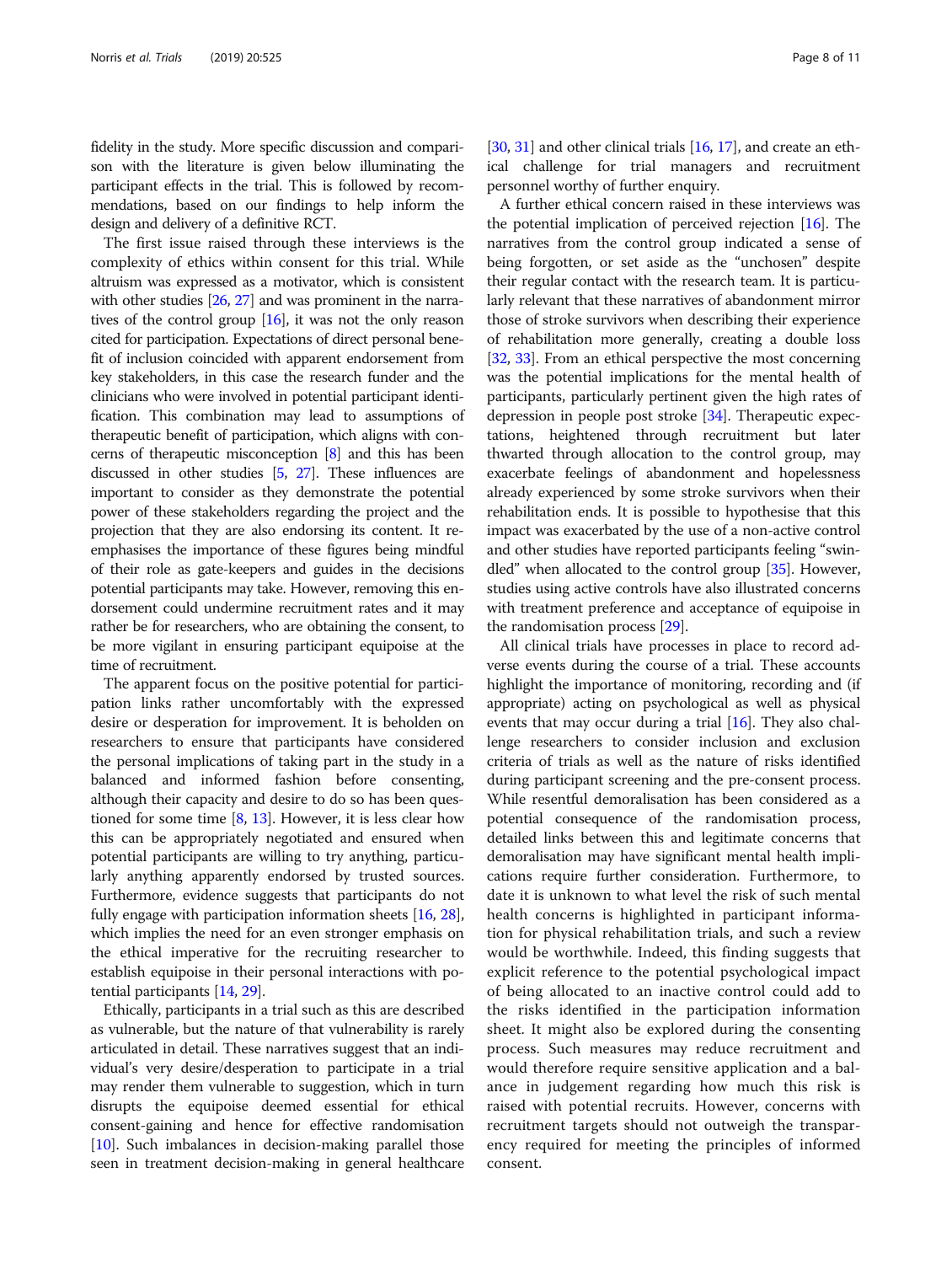| <b>Table 3</b> Concerns and recommendations for informing the design and delivery of a definitive RCT |  |  |  |
|-------------------------------------------------------------------------------------------------------|--|--|--|
|                                                                                                       |  |  |  |

| Concerns                                                                                                 | Recommendations                                                                                                                                                                                                                                                                                                                          |
|----------------------------------------------------------------------------------------------------------|------------------------------------------------------------------------------------------------------------------------------------------------------------------------------------------------------------------------------------------------------------------------------------------------------------------------------------------|
| Motivation for taking part                                                                               | Recruiting staff to recognise that not all people are motivated by altruism                                                                                                                                                                                                                                                              |
| Endorsement by stakeholders (clinicians and funders)                                                     | Required for identifying potential participants and starting the recruitment process;<br>training for Participant Identification Centre (PIC) clinicians to be aware of their "gate-<br>keeping" role                                                                                                                                    |
| Desperation for improvement                                                                              | PIC clinicians and recruiting researchers to ensure potential participants are informed<br>and understand the need for equipoise through careful reiteration of the current state<br>of knowledge and potential risks as well as benefits of participation with the aim to<br>facilitate appropriate decision-making                     |
| Abandoned to the control group                                                                           | Consider more active forms of comparator, or waiting list control. Careful inclusion of<br>interviews to ascertain group preference                                                                                                                                                                                                      |
| Negative effects on mental health (if allocated to the<br>control)                                       | PIC clinicians and recruiting researchers to be aware of the vulnerability of potential<br>participants; more active monitoring of adverse events in the control group, ensure<br>mental health deterioration included in monitoring and reporting of adverse events                                                                     |
| Compensatory behaviour change (control group participants<br>seek their own version of the intervention) | Consider more active comparator or waiting list control; better monitoring of control<br>group activity. Consider alternative trial designs such as rigorous pragmatic or<br>observational cohort studies.<br>Recommend process evaluations always include control group participants and<br>update reporting check lists to this effect |

A further issue identified in this study is the potential impact of compensatory behaviour change on trial outcomes. If the conclusions of trials are to be based on the changes in quantitative outcome measures, then it is apparent that an unmonitored active control may interfere with the capacity for any change to be evident or attributable to the intervention itself. The combination of narrative and concomitant reported change in physical outcomes for one participant in this pilot study in particular indicates that this may be the case. If so, recruitment to the trial itself can become an active intervention. While a study of the impact of participation in RCTs found no evidence of benefit or harm to RCT participants, compared to those involved in cohort (uncontrolled) studies of similar intervention [[36](#page-10-0)], an impact of group allocation has been suggested previously [\[5\]](#page-9-0), but has rarely been fully explored [[4](#page-9-0)]. Such insights highlight the need to understand participants' decision-making processes and action post randomisation, as well as the impact on behaviour of information given pre-consent. Indeed, McCambridge et al. ([\[5](#page-9-0)]:246) suggest that "fine grained attention to how participants react to what they are asked to do in research, and how this may impact on study outcomes, is needed" and our study supports that view. It also demonstrates the value of control group interviews and monitoring control group fidelity as part of process evaluation in order to understand and explain the trial results obtained. Such evaluation is not mentioned in reporting guidelines for pilot studies such as the Template for intervention description and replication (TIDieR), or the Consolidated standards of reporting trials (CONSORT) extension for pilot and feasibility studies. Funders and reviewers of pilot and feasibility trials may wish to pay closer consideration to these issues in future proposals.

In summary, this study has highlighted a number of areas that could impact on the ethical conduct of a rehabilitation trial and on the appropriate interpretation of outcomes. A number of suggestions have been made that may address these concerns and are summarised in Table 3. These will be considered in the development of the definitive ReTrain trial, but may also have relevance for other rehabilitation trials more broadly.

# Limitations

The interviews were conducted at the end of the trial and therefore the experiences of allocation were retrospective. This, and the outcomes associated with participants' allocation, may have impacted on the nature of the narratives. This is particularly the case with group allocation where initial thoughts are likely to have evolved over time and the subsequent experience of being in either the intervention or control group for several months. It is also important to acknowledge that these data were only from a sub-sample of the participants in the study. While the sampling frame target was achieved and a range of views was evident, it is possible that other insights were missed. Data saturation was not formally assessed in this study but there was sufficient repetition of ideas to suggest that key issues were captured.

The primary analysis was not completed by the interviewer. This has certain disadvantages as nuances in gesture and meaning may be lost. However, the inclusion of the interviewer in subsequent discussion of the analysis, as well as critical reflective discussions, negative case analysis and transparent analytical processes, helped ensure the rigour of the study and results presented.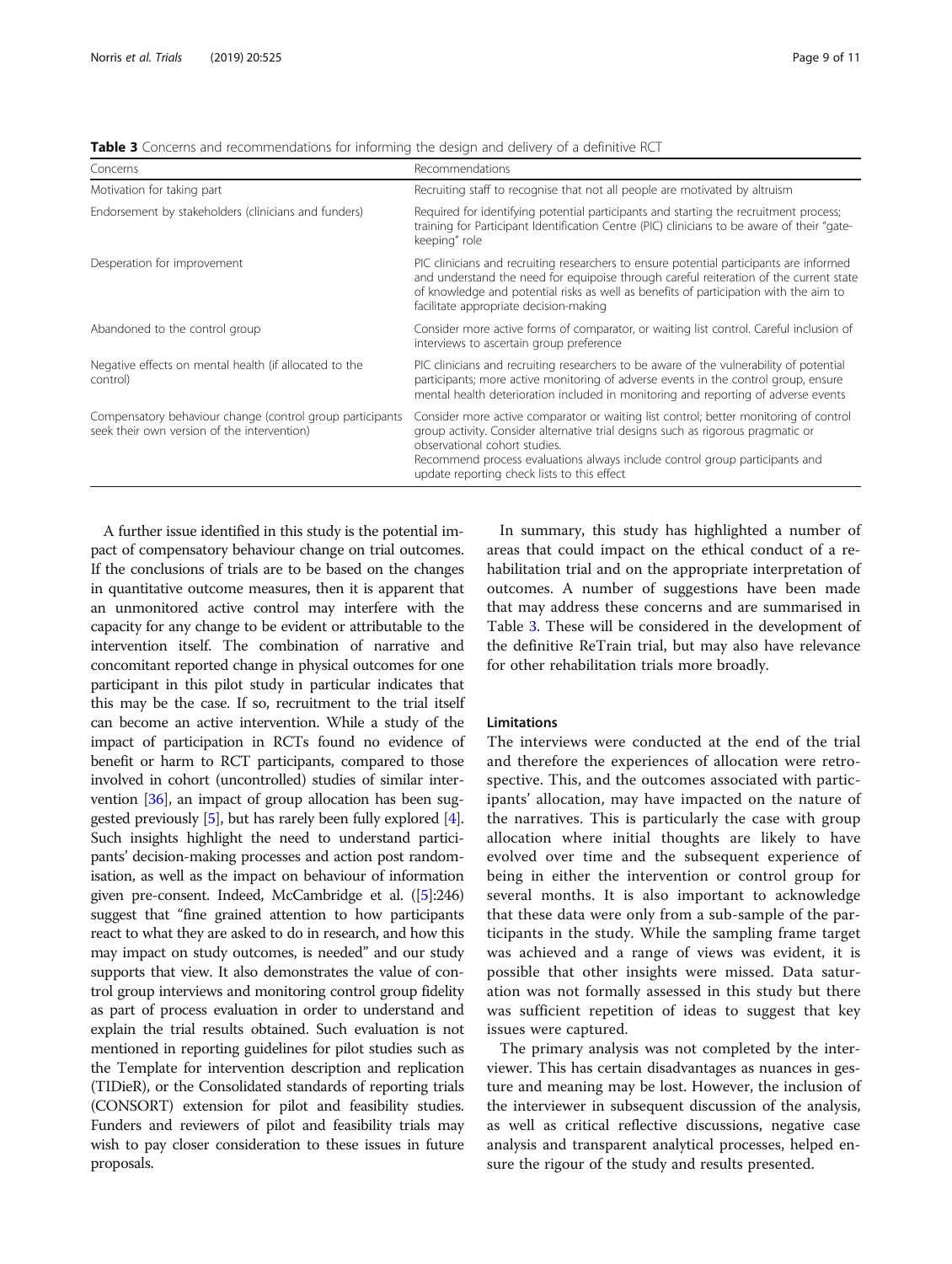### <span id="page-9-0"></span>Conclusion

This paper has argued that participant effects within a rehabilitation pilot randomised controlled trial raise concerns about its ethical conduct and the interpretation of its results. It suggests that motivations to take part, and particularly the desperation for improvement in their condition, may create vulnerability in some study participants. This can hamper informed decision-making and result in undesirable impacts on members of the control group. Without adequate consideration of these effects, trials run the risk of undermining the health and wellbeing of some participants, and of drawing erroneous conclusions about group differences in effects.

We conclude that in the design and delivery of a future trial, increased attention should be accorded to these effects, and that process evaluation should give detailed consideration to the behaviours and experiences of participants in the control group. We further propose that such measures may help other rehabilitation trials to protect the wellbeing of participants and may enhance the credibility of their findings.

#### Acknowledgements

We thank our funders, the Stroke Association TSA 2014-13; the Peninsula Patient Involvement Group with the ReTrain Stroke Service User Group for their help and Dr Tom Balchin and the ARNI Institute for their contribution to the ReTrain intervention development and training of fitness professionals. The National Institute for Health Research (NIHR) Collaboration for Leadership in Applied Health Research and Care South West Peninsula at the Royal Devon and Exeter NHS Foundation Trust also supported this work but views expressed are those of the author(s) and not necessarily those of the NHS, the NIHR or the Department of Health. We also thank our Trial Steering Committee: Ailie Turton (University of the West of England) Siobhan Creanor (Plymouth University), Debbie Neal (Bournemouth University), Justin Smallwood (Patient and Public representative) and Gail Seymour (University of Exeter - Sponsor). Other members of the research team are acknowledged for their contribution to the conceptual planning and support in implementing the study: Anne Forster, Rod S Taylor, Anne Spencer, Martin James, Rhoda Allison, Shirley Stevens and finally Dr Chris Clark for acting as independent safety adjudicator.

#### Consent to participate

Written informed consent was confirmed by all participants for the main study and for the additional interview.

#### Authors' contributions

MN co-designed the study, analysed and interpreted the data and was the primary author of the manuscript. SGD primarily designed the study, analysed a section of the data, acted as critical collaborator and was a major contributor in writing the manuscript. RC was the research manager, recruited the participants, facilitated data management and contributed to writing the manuscript. AS was the research fellow, recruited the participants, facilitated data management and contributed to writing the manuscript. LP co-designed the study, undertook the interviews, acted as a critical collaborator in the analysis and was a major contributor in writing the manuscript. All authors read and approved the final manuscript.

#### Funding

This work was supported by The Stroke Association grant number TSA 2014–03. The funding body had no role in the design of the study, collection, analysis and interpretation of data or in the writing of the manuscript.

#### Availability of data and materials

All data generated or analysed during the current study are available from the Principle Investigator of the study Sarah G Dean on reasonable request.

# Ethics approval and consent to participate

NRES Committee South West – Cornwall & Plymouth (REC ref.: 15/SW/04).

#### Consent for publication

Publication including the use of anonymised quotes was included in the consent procedures and documentation.

#### Competing interests

The authors declare that they have no competing interests.

#### Author details

<sup>1</sup>College of Health and Life Sciences, Brunel University London, Uxbridge UB8 3PH, UK. <sup>2</sup>University of Exeter Medical School, Exeter EX1 2LU, UK.<br><sup>3</sup>Department of Sport and Exercise Science University of Portsmouth <sup>3</sup>Department of Sport and Exercise Science, University of Portsmouth, Portsmouth PO1 2ER, UK.

#### Received: 8 February 2019 Accepted: 8 August 2019 Published online: 23 August 2019

#### References

- 1. O'Connell N, Moseley G, McAuley J, Wand B, Herbert R. Interpreting effectiveness evidence in pain: short tour of contemporary issues. Phys Ther. 2015;95(8):1087–94.
- 2. Oakley A, Strange V, Bonell C, Allen E, Stephenson J, Team R. Process evaluation in randomised controlled trials of complex interventions. Br Med J. 2006;332(7538):413–6.
- 3. Poltawski L, Norris M, Dean S. Intervention fidelity: developing an experience based model for rehabilitation research. J Rehabil Med. 2014;46: 609–15.
- 4. McCambridge J, Kypri K, Elbourne D. Research participation effects: a skeleton in the methodological cupboard. J Clin Epidemiol. 2014;67:845–9.
- 5. McCambridge J, Sorhaindo A, Quirk A, Nanchahal K. Patient preferences and performance bias in a weight loss trial with a usual care arm. Patient Educ Couns. 2014;95:243–7.
- 6. Preference Collaborative Review Group. Patients' preferences within randomised trials: systematic review and patient level meta-analysis. Br Med J. 2008;337:a1864.
- 7. King M, Nazareth I, Lampe F, Bower P, Chandler M, Morou M. Impact of participant and physician intervention preferences on randomised trials: a systematic review. J Am Med Assoc. 2005;293:1089–99.
- Appelbaum P, Roth L, Lidz C, Benson P, Winslade W. False hopes and best data: consent to research and the therapeutic misconcenption. Hast Cent Rep. 1987;7(2):20–4.
- 9. Robinson E, Kerr C, Stevens A, Lilford R, Braunholtz D, Edwards S. Lay conceptions of the ethical and scientific justifications for random allocation in clinical trials. Soc Sci Med. 2004;58:811–24.
- 10. World Medical Association WMA Declaration of Helsinki Ethical principles for medical research involving human subjects 2013 available at [https://](https://www.wma.net/POLICIES-POST/WMA-DECLARATION-OF-HELSINKI-ETHICAL-PRINCIPLES-FOR-MEDICAL-RESEARCH-INVOLVING-HUMAN-SUBJECTS/) [www.wma.net/policies-post/wma-declaration-of-helsinki-ethical-principles](https://www.wma.net/POLICIES-POST/WMA-DECLARATION-OF-HELSINKI-ETHICAL-PRINCIPLES-FOR-MEDICAL-RESEARCH-INVOLVING-HUMAN-SUBJECTS/)[for-medical-research-involving-human-subjects/](https://www.wma.net/POLICIES-POST/WMA-DECLARATION-OF-HELSINKI-ETHICAL-PRINCIPLES-FOR-MEDICAL-RESEARCH-INVOLVING-HUMAN-SUBJECTS/). Accessed Dec 2017.
- 11. Bower P, King M, Nazareth I, Lampe F, Sibbald B. Patient preferences in randomised controlled trials: conceptual framework and implications for research. Soc Sci Med. 2005;61:685–95.
- 12. Chard J, Lilford R. The use of equipoise in clinical trials. Soc Sci Med. 1998; 47(7):891–8.
- 13. Wade J, Donovana J, Lanea J, Nealb D, Hamdy F. It's not just what you say, it's also how you say it: opening the 'black box' of informed consent appointments in randomised controlled trials. Soc Sci Med. 2009;68:2018–28.
- 14. Brown R, Butow P, Ellis P, Boyle F, Tattersall M. Seeking informed consent to cancer clinical trials: describing current practice. Soc Sci Med. 2004;58:2445–57.
- 15. Donovan J, Mills N, Smith M, Brindle L, Jacoby A, Peters T. Quality improvement report: improving design and conduct of randomised trials by embedding them in qualitative research: ProtecT (prostate testing for cancer and treatment) study. Br Med J. 2002;325:766–70.
- 16. Harrop E, Noble S, Edwards M, Sivell S, Moore B, Nelson A. "I didn't really understand it, I just thought it'd help": exploring the motivations,